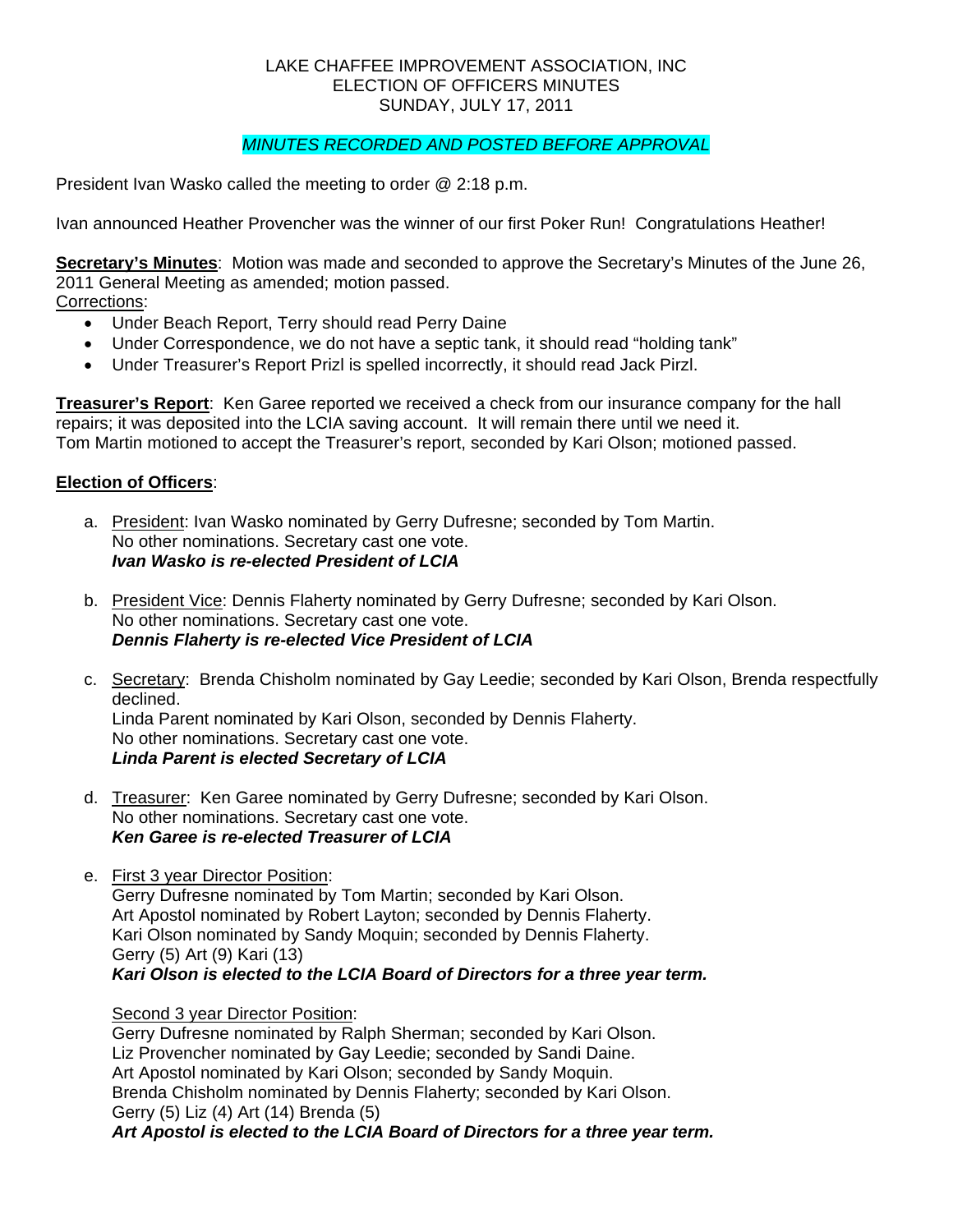One (1) year Director Position:

 Ralph Sherman nominated by Ken Garee; seconded by Sandy Moquin – respectfully declined. Brenda Chisholm nominated by Robert Layton; seconded by Kari Olson. Gerry Dufresne nominated by Tom Martin; seconded by Kari Olson. Sandy Moquin nominated by Kari Olson; seconded by Art Apostol. Perry Daine nominated by Art Apostol; seconded by Linda Parent. Brenda (13) Gerry (5) Sandy (2) Perry (8) *Brenda Chisholm is elected to the LCIA Board of Directors for a one year term.* 

f. First Alternate Position:

Perry Daine nominated by Gay Leedie; seconded by Linda Parent. Sandy Moquin nominated by Kari Olson; seconded by Linda Parent. Gerry Dufresne nominated by Tom Martin; seconded by Kari Olson. Liz Provencher nominated by Gay Leedie; seconded by Linda Parent. Jason Sherman nominated by Linda Parent; seconded by Gay Leedie. Perry (11) Sandy (4) Gerry (7) Liz (2) Jason (3) *Perry Daine is elected to the LCIA Board of Directors as an Alternate.* 

#### **Second Alternate Position:**

 Sandy Moquin nominated by Kari Olson; seconded by Dennis Flaherty. Gerry Dufresne nominated by Art Apostol; seconded by Sandi Daine. Liz Provencher nominated by Gay Leedie – respectfully declined. Jason Sherman nominated by Gay Leedie; seconded by Liz Provencher. Sandy (7) Gerry (14) Jason (7) *Gerry Dufresne is elected to the LCIA Board of Directors as an Alternate.* 

#### Third Alternate Position:

 Jason Sherman nominated by Sandy Moquin; seconded by Liz Provencher. Sandy Moquin nominated by Kari Olson; seconded by Brenda Chisholm Liz Provencher nominated by Kari Olson; seconded by Betty Dunn – respectfully declined. Jason (15) Sandy (12) *Jason Sherman is elected to the LCIA Board of Directors as an Alternate.* 

## **Chairman Reports**:

- a. Road: Gerry Dufresne reported Dan Cole has been using his dump truck to fill in pot holes with road chippings from the transfer station. Road grading will not be done due to budget restraints. An Amidon Drive resident has concerns about snow plowing this winter; Ivan will meet with him personally to discuss his concerns.
- b. Constable: Gerry reported we are still having problems with ATV's and dirt bikes on Association roads. Gerry is unable to catch those riding these vehicles and cannot identify them because they are wearing helmets. One member asked about using the association roads just to get to the trails and Gerry reported according to our by-laws, it is not allowed.

We had a break-in on Westford Drive; an arrest was made, items were returned. Gerry put close to 100 miles on his motorcycle this past Halloween going around the lake, very quiet Halloween; people bring their kids here because they feel it is the safest place to go trick-or-treating!

- c. Dam/Valve: Ralph Sherman reported he has two bids; both exceeding our budget. We should have an engineering study completed on our dam and valve before hiring a contractor to do any repairs. UConn School of Engineering may do the study as a fall semester project but we do not have a commitment at this time.
	- The valve is broken and cannot be opened at this time.
	- One member suggested siphoning the water; was done in 1974 and took less than 2 days.
	- Other members have noticed the weeds are not as bad as they were two years ago.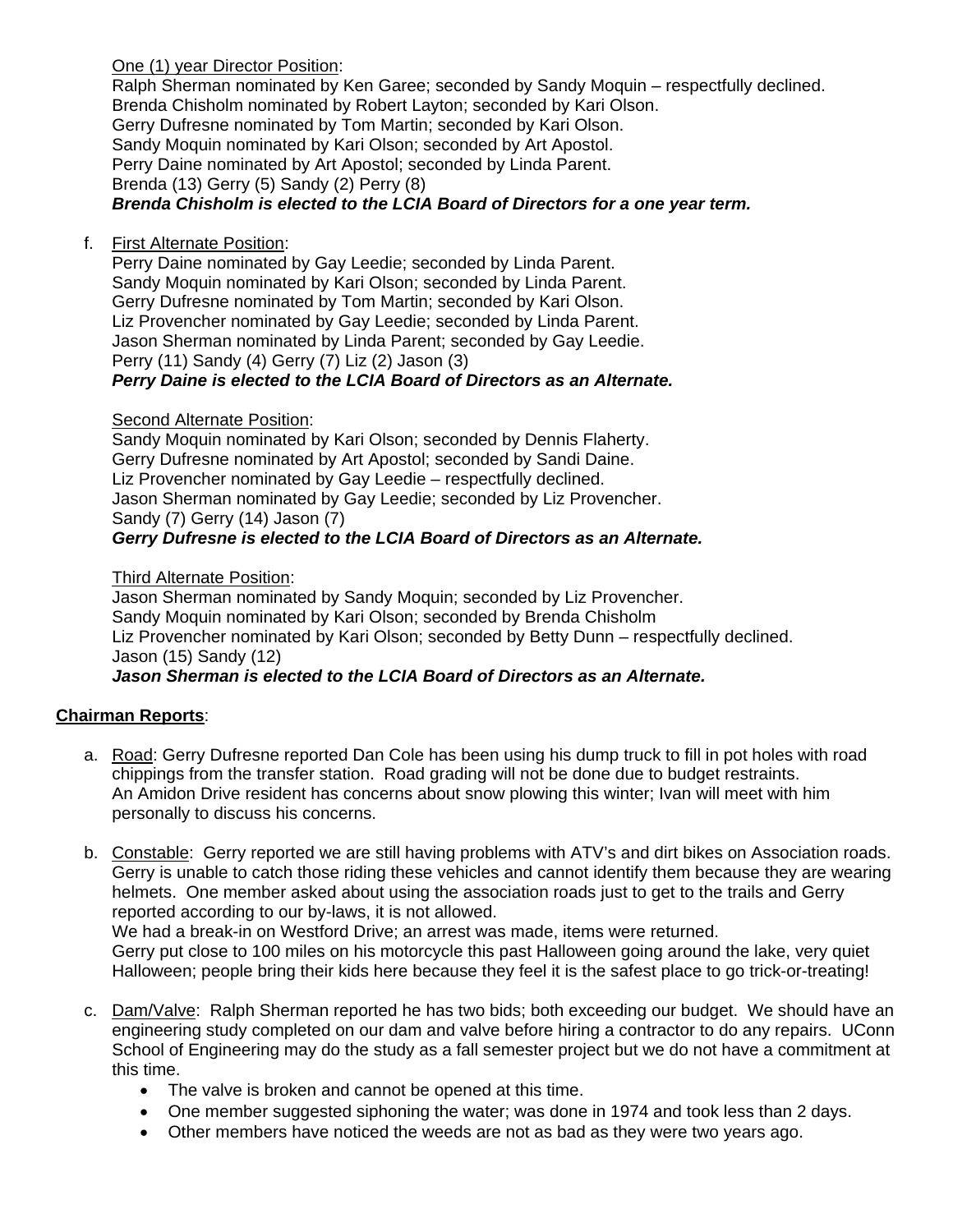- One member has suggested taking the large bill for fixing the valve and "splitting" it between all the property owners. Either the property owner paid their portion or claimed it on their homeowners insurance.
- Concrete at the spillway is showing signs of wear
- Class B Dam, if it fails there is loss of life therefore we may qualify for federal funding for this project if we were to open the lake up to the public.

# *Motion was made, seconded and passed to stop the discussion of the dam/valve project.*

- d. Environmental: Ralph reports the water will be tested soon; waiting for supplies.
- e. Beach: See attached report. One member has noted it is nice to see the beach being used by families with young children and not just a hang out place for teenagers.

## **Sandy Moquin was Thanked by Dick Ides for all her hard work!**

f. Fundraising: The fundraiser today raised \$263.00! Always looking for volunteers. The past tag sale generated \$582.00; the cookout \$312.00 plus \$100.00 donation! Logo contest is still going on, please contact any board member if you have a logo you would like to enter into the contest.

We are planning a haunted house the weekend before Halloween. We will need volunteers of people and decorations.

One member asked about advertising in the newsletters, Bob Layton told the members that he paid back all advertisers out of his own pocket for ads that were pre-paid for the Newsletters that did not go out. He apologized for anybody he missed.

Dennis Flaherty and Gay Leedie will be getting a Newsletter out together.

## **Correspondence:** None

**Old Business**: The Chaffee Hall is going to have some interior work done; at the expense of our insurance company. We received the first check from our insurance company but are still waiting for final bids from contractors.

Our holding tank just needs a high water alarm system and then we can get approval from Highland District and we can start renting Chaffee Hall again.

The garden is coming along, please come help yourself; if it is a success it will be enlarged next year.

## **New Business**:

Chairman positions are open to everyone; meeting is Wednesday, August 10, 2011 @ 6:30 pm @ Chaffee Hall.

Member would like to know how many un-working/unregistered cars are allowed on each homeowner's property. LCIA allows one unregistered vehicle.

*Thank you to Sandy Moquin for providing the Secretary with extra notes for this meeting; it's always appreciated!* 

Meeting adjourned @ 4:06 pm

Respectfully Submitted,

Brenda Chisholm, LCIA Secretary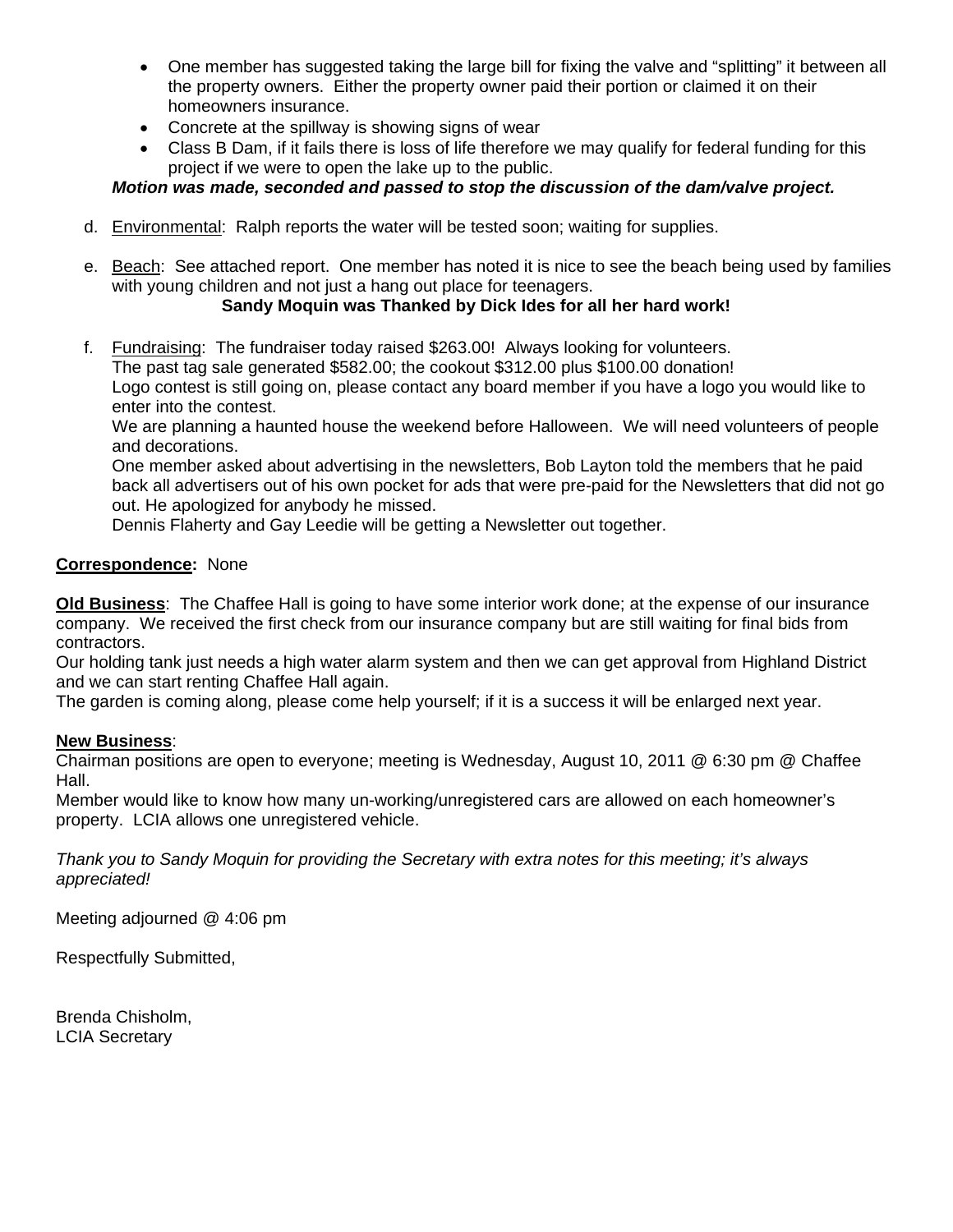| <b>L.C.I.A. TREASURER REPORT</b>           |                 |                   | <b>17 JULY 2011</b>              |         |                | 1Aug-31Jul   Tax=\$125 |              |
|--------------------------------------------|-----------------|-------------------|----------------------------------|---------|----------------|------------------------|--------------|
| **************                             | <b>INCOME</b>   |                   | ******************************** |         |                |                        |              |
|                                            | Budget '10 -'11 | <b>ACTUAL YTD</b> |                                  | [Actual | ('10-'11       | $(08 - 09)$            | $(07 - 08)$  |
| <b>Taxes</b>                               | 32,000          | 27,625.00         |                                  |         |                | 27,000                 | 29,331       |
| Past Tax + Penalty                         | 7,000           | 2,633.77          |                                  |         |                | 885                    | 3,358        |
| Donation                                   | 300             | 1,580.00          |                                  |         |                | 330                    | 400          |
| Interest + From Other Acnt                 | 20              | 5,238.42          |                                  |         |                | 70                     | 118          |
| Rent                                       | 0               | 150.00            |                                  |         |                | 0                      |              |
| Bingo + Kitchen                            | 0               | 2,119.45          |                                  |         |                | 7,127                  | 5,309        |
| <b>Sealed Ticket</b>                       | 0               | 318.05            |                                  |         |                | 653                    | 771          |
| <b>Fund Raise</b>                          | 100             | 911.55            |                                  |         |                | 455                    | 290          |
| <b>Fish Donation</b>                       | 100             | 0.00              |                                  |         |                | 0                      | 320          |
| Bazaar                                     | 0               | 0.00              |                                  |         |                | 0                      | 2,083        |
| Newsletter + Web                           | 0               | 122.78            |                                  |         |                | 400                    | 205          |
| Road Bond & Other                          | 0               | 80.76             |                                  |         |                | 500                    | 1,000        |
| <b>TOTAL &gt;&gt;</b>                      | 39,520          | 40,779.78         |                                  |         |                | 37,420                 | 43,185       |
| *************<br><b>EXPENSE</b>            |                 |                   |                                  |         |                |                        |              |
|                                            | Budget '10-'11  | <b>ACTUAL YTD</b> |                                  | [Actual | $('10-'11)$    | $(08 - 09)$            | $(07 - 08)$  |
|                                            |                 |                   |                                  |         |                |                        |              |
| <b>Building Maint.</b><br><b>Utilities</b> | 4,000           | 1,845.33          |                                  |         |                | 2,331                  | 1,353        |
|                                            | 4,000           | 4,655.07          |                                  |         |                | 5,867                  | 4,437<br>779 |
| <b>Office Expense</b>                      | 800             | 131.61            |                                  |         |                | 287                    |              |
| Postage                                    | 400             | 472.48            |                                  |         |                | 54                     | 292          |
| Road Maint.                                | 13,000          | 20,282.76         |                                  |         |                | 15,966                 | 21,400       |
| Insurance                                  | 9,000           | 8,934.76          |                                  |         |                | 8,857                  | 8,541        |
| Service Reimburs.                          | 850             | 500.00            |                                  |         |                | 850                    | 0            |
| Contingency                                | 1,120           | 0.00              |                                  |         |                | 0                      | 400          |
| Audit                                      | 300             | 0.00<br>475.00    |                                  |         |                | 0                      |              |
| Legal                                      | 500             |                   |                                  |         |                | 0                      | 193          |
| Recreation                                 | 400             | 0.00              |                                  |         |                | $\mathbf 0$            | 0            |
| Beach Maint.<br>Lake Maint.                | 3,000           | 508.36<br>100.00  |                                  |         |                | 1,019                  | 1,166        |
| Lake Maint. Fund                           | 500<br>500      |                   |                                  |         |                | 420<br>500             | 465          |
| Newsletter + Web                           | 750             | 500.00<br>0.00    |                                  |         |                | 621                    | 500<br>261   |
| Fish Fund/Costs                            | 400             | 0.00              |                                  |         |                |                        | 325          |
| Road Bond & Other                          | 0               | 38.63             |                                  |         |                | 0<br>4,185             |              |
|                                            |                 |                   |                                  |         |                |                        | 7,954        |
| <b>TOTAL &gt;&gt;</b>                      | 39,520          | 38,444.00         |                                  |         |                | 40,957                 | 48,066       |
| <<<<<<< BALANCE >>>>>>>>>>>>>>>>>>>>>>>>   |                 | #                 | ##### OTHER FUNDS # ####         |         |                |                        | ###          |
| 1Aug10 Start Balance =                     | 238.63          | #                 |                                  |         |                |                        |              |
| <b>YTD Income</b><br>$+$                   | 40,779.78       | #                 | Checking --9840                  |         | -Sealed.Ticket | 618                    |              |
| <b>YTD Expenses -</b>                      | $-38,444.00$    | #                 | Checking --9010                  | -Bingo  |                | 2,316                  |              |
| (Checking Account --8600)                  |                 | #                 |                                  |         |                |                        |              |
| New Balance<br>$\equiv$                    | 2,574.41        | #                 | Savings -- 0220                  |         | -Lake Maint.   | 22,085                 |              |
| Treasurer: K.G.                            |                 | #                 | Savings -- 2672                  | -LCIA   |                | 49,305                 |              |